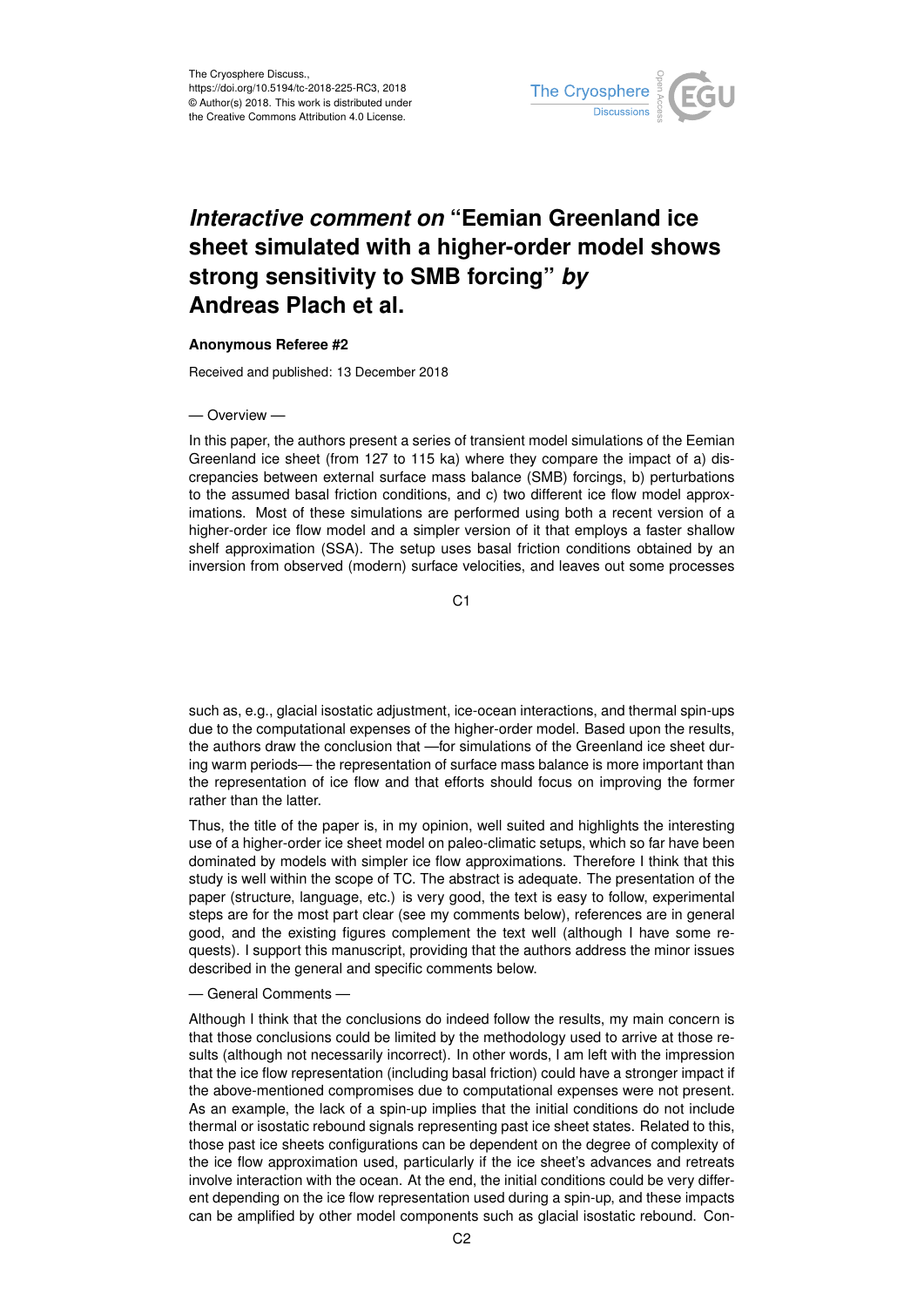necting to this, I also wonder if the inclusion of rebound (and its interaction with the SMB altitude-feedback) would decrease the contribution to the ice thickness change from the differences in surface mass balance.

Furthermore, I think that the "parameter space" explored for the ice flow-related experiments is not enough to showcase the total range of impact, especially for the basal friction experiments. For example, the authors test a relative small change to these coefficients and an extreme change, and then discard the latter due to unreasonable (and preliminary, since these are not shown) results. However, there are no attempts at testing the impact of less extreme changes with the aim of finding a "maximum impact" that is still reasonable.

To sum up, from my experience I mostly agree that getting the surface mass balance right plays consistently a crucial role on the evolution of a modelled ice sheet (even outside of interglacials or land-based ice sheets), but from the paper it is not completely clear that the significantly smaller impact of ice flow-related processes is not (at least in part) a consequence of the limitations required in order to utilize the sophisticated higher-order ice flow model. If additional experiments using the higher-order model are not possible due to computational constraints, there is (almost) always the possibility to run those experiments in the simpler SSA model, especially since the authors do not find extreme differences between the models. This could be done at least as supplementary materials to shed some light on the mentioned issues. I will elaborate on these issues as they occur in the text below.

## — Specific Comments —

Page (P) 2, Line (L) 20-23: These lines give the misleading impression that the SIA and SSA are used separately in hybrid models, with marked boundaries between the regions where each of them is applied. As far as I understand, there is a difference between using the SIA and SSA separately for, e.g., grounded and floating ice, respectively (i.e. with the grounding line as the "boundaries between these two approxima-

C3

tions", as in the main experiments of Pollard and De Conto, 2009), and using what is currently known as "hybrid model". In fact, one of the main motivations stated in Bueler and Brown (2009) was to overcome the flux and velocity problems where SIA and SSA meet, when applied to model grounded ice streams, and to provide a scheme that generates well-behaved, "continuous" intermediate states. Modern hybrid models (mostly following Bueler and Brown, 2009) usually combine both approximations in various ways to obtain a smooth transition between SIA dominated and SSA dominated regions. Please reformulate.

P 3, L 9: In "best guess Eemian SMB simulations", "guess" sounds a bit out of place / redundant. Also, based on what are these simulations the best? A few words here giving the criteria used and the types of SMB models tested in Plach et al. (2018) would be appreciated.

P 3, L 13: Since the SMB is computed using modern topography and the altitude-SMB feedback turns out to be quite important (as shown by your results), I wonder if the gap between the control and corresponding MAR-BESSI experiments would be smaller under a different topography. For example, (looking at both 125 ka panels of Figure 3) if you started the simulations from a lowered and/or retreated ice sheet in the north-east this could potentially trigger a positive feedback that turns the MAR-SEB SMB negative, causing a similar retreat to that in the MAR-BESSI experiment. You do mention something similar in page 11, line 10, but I would like to see an additional experiment testing this, or (if this is definitely not feasible) at least a discussion on this possibility in the manuscript, since I think it is within the scope of this study.

P 3, L 17: "... lower threshold of 100 points ..." points of what? Although I appreciate a summary of previously published methods, it seems to me that this description utilizes terms assuming that the reader is already familiar with those same methods. Please reformulate so the description can be read independently from the cited paper.

P 4, L 5: What is the (real) time required to run each of these 12 kyr simulations on your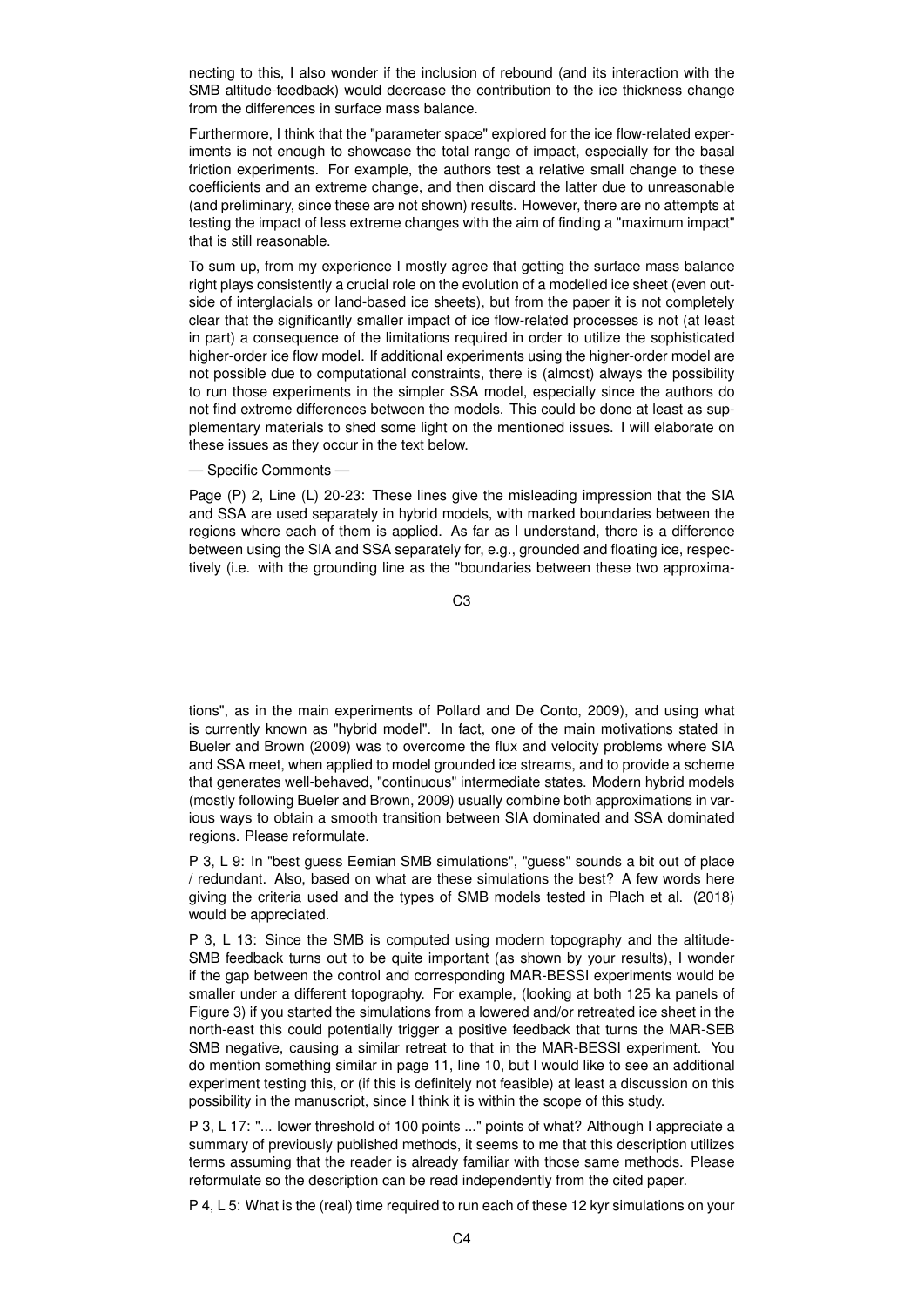higher-order configuration? Since using a higher-order model is part of the novelty of this study, this could be an interesting detail to some readers.

P 4, L 8: "with a modern GrIS" What is the internal thermal structure of the ice sheet at the beginning of the experiments? How is it computed? Please specify.

P 4, L 9-12: This is not clear to me. How are these limits for the friction coefficients computed? Do you simply prescribe different (homogeneous/spatially varying?) coefficients until the resulting elevations change "too much" compared to ice core data? Is this done before any inversion? If so, and considering that the inversion will produce spatially varying coefficients, why would these limits be valid for the entire domain? Please clarify.

P 4, L 12-14: Do you run two independent inversions to derive the basal friction coefficients for the higher-order and SSA setups? Under what internal and boundary conditions is this inversion performed? Please clarify and elaborate a bit more on this procedure. Also, I would like to see a figure with the inverted distribution(s) of these coefficients, since the perturbation of these coefficients is an integral part of the study.

P 4, L 25: "the ice sheet domain remains fixed throughout all simulations" This line is confusing at first, since it gives the impression that the ice sheet area is fixed (i.e. cannot retreat or advance). Then it is clarified that it cannot advance "beyond the (modern) ice domain", although it is not clear if it can retreat. Only in page 8, lines 12-14 it is clear that it can retreat and re-advance. Please reformulate so this is clear from the beginning.

P 4, L 27-29: Why is the surface temperature prescribed and kept fixed at pre-industrial values? Is this simplification necessary? I would like to see a confirmation that its influence on the thermal structure is negligible, particularly in the regions where the ice sheet elevation decreases significantly.

P 5, L 16: Did you consider other velocity thresholds during initial testing? What is the

C5

reason for this particular value of 500 m/yr? Please elaborate.

P 6, L 3-6: Did you test other values for the multiplying factors (i.e. between 0.5-0.9 and 1.1-2.0) over the entire ice sheet? While halving/doubling the value of the friction coefficients might indeed give unrealistic results, it would be interesting to see the rate of change of the ice volume curves (as in Fig. 1) for more modest increments (e.g. 0.7 and 1.5). Also, I think it might be useful to show anyway the curves for 0.5 and 2.0 (at least as a supplement), just to see how they relate to the rest of the results.

P 7, L 4-7: According to the text, the outlet glaciers are defined as the areas with ice (surface?) velocities > 500 m/yr. The resulting "outlet regions" are shown in Fig. 8 and 9. How much would the resulting outlet regions change if a lower threshold was used? Would the bigger area-of-effect impact the results/conclusions? Additional tests here are welcome. Also, it seems that these outlet regions are defined at the beginning and not updated over time as the ice sheet retreats and new areas reach the required threshold. Would a continuous identification of outlet regions change the results as well? I would like to see these points addressed in the discussion.

P 9, L 4-5: How do these 600 m and 1500 m of elevation change compare to the changes due to halving/doubling the friction coefficients? Is the impact of the latter even stronger than, e.g., 1500 m? Connected to a previous specific comment (P6,L3- 6), I think it would be useful to see the results of those particular discarded experiments.

P 11, L 11-16: There is a build-up of ice in the northeast margin (and most outlets) in the "basal\*0.9" experiment, whereas there is a local thinning of the outlets in the outlets\*0.5 experiment. Do you think that the latter would be able to compensate for the additional influx from the interior in a hypothetical experiment that uses \*0.5 at the outlets and \*0.9 elsewhere? This could cause a bigger impact than the cited experiments, while still keeping the assumptions in the manuscript. If possible, please test this. I would like to see this possibility addressed in the discussion.

P 12, L 2-3: "Note that the thinning affects ice thickness upstream from the outlet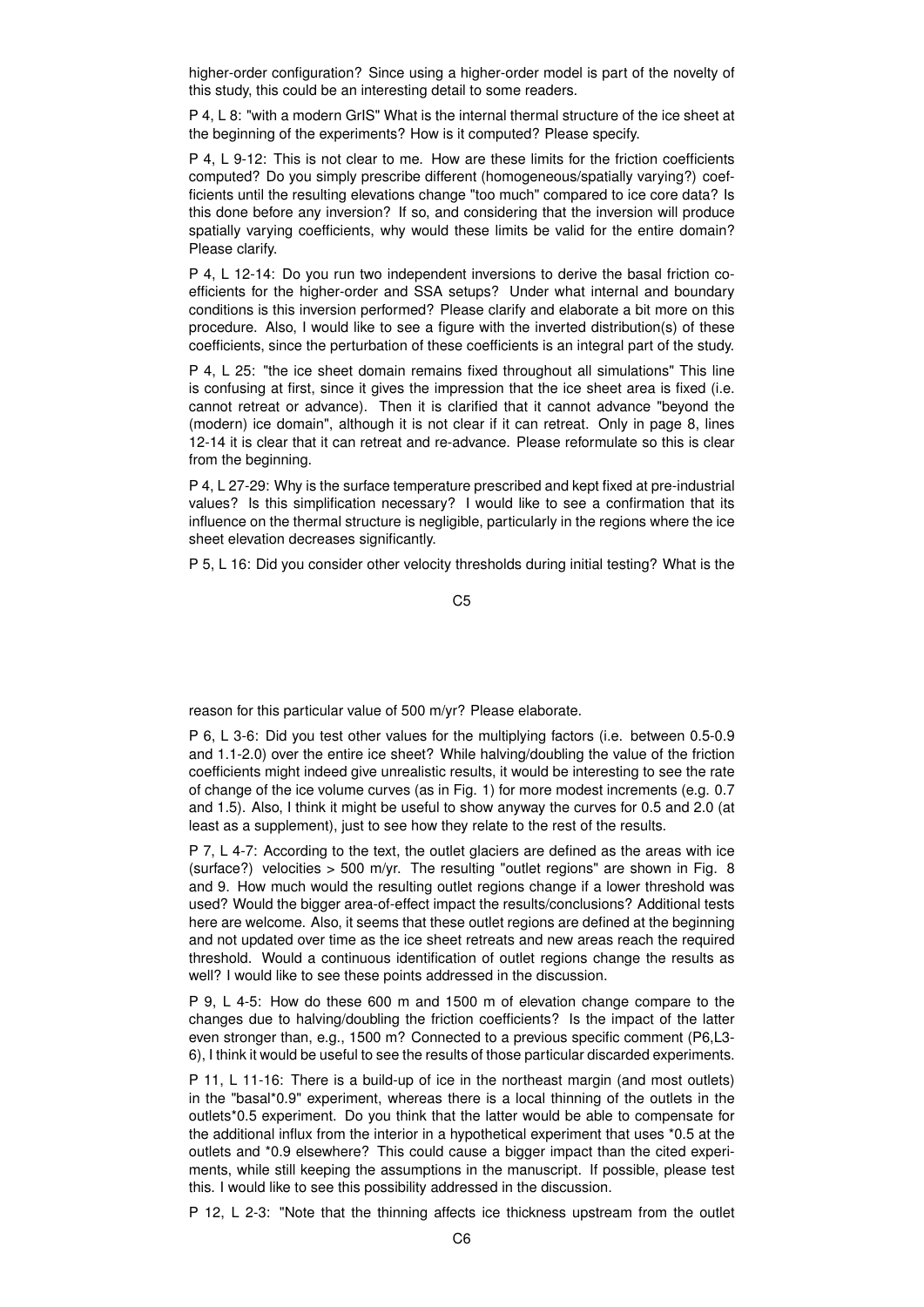region". Yes, and this connects to my previous points regarding basal friction: I think it is very possible to maximize the impact of basal friction uncertainty if other choices are made, e.g., lower threshold for outlet identification (thus increasing the area-ofeffect), lower multipliers for the coefficients, different multipliers for interior an outlets, etc. I think it would be useful to see the outcome of such choices at the "extremes" of reasonable assumptions in additional experiments.

P 12, L 5-8: Fig. 9 (right) does not seem to clearly support the text, as the changes in the velocity field seem far from local, even reaching close the the divides. In other basal friction configurations (see my previous point P12,L2-3), these changes could have significant effects. Please discuss.

P 13, L 3: While the sentence is technically correct, I would add "among our tests" (or similar) after "gives the biggest difference in the simulated Eemian ice sheet evolution", to acknowledge the possibility of different results under conditions or configurations not tested here.

P 13, L 9-14: Following my previous points (e.g. P12,L2-3), I would like to see here a discussion on other basal friction configurations that could potentially have a larger impact on the Eemian ice sheet volume, addressing those points.

P 14, L 6: "develop a new equilibrium ice sheet" The ice sheet configurations at the end of these transient experiments are not in equilibrium, at least not in the usual sense (e.g. steady-state simulations under non-varying climate conditions). Please replace using "a new ice sheet state" or similar.

P 14, L 11-12: Following my previous point (P3,L13), I would like to see here a discussion on the potential impacts of a smaller initial ice sheet and its interaction with the altitude-SMB feedback.

P 16, L 4-5: This sentence highlights my main concern described above. On the one hand, the higher-order model is too expensive to perform additional experiments. On

C<sub>7</sub>

the other hand, the SSA model is described here as unable to run those simulations due to its limitations. Connecting to my previous comment (P2,L20-23), it seems that there are other options you could use to assess the impact of these important processes. Since one of your conclusions mentions a "limited influence of the ice flow approximation on the simulated minimum ice volume", would not a, e.g., hybrid model be a good candidate to (at least) clarify these issues?

P 16, L 10-12: These lines suggest that the inversion of friction coefficients is done separately for the higher-order and SSA models (see my previous point P4,L12-14). Please clarify this in Section 2.2.

P 16, L 16-17: Would the impact of including basal hydrology on the computational expenses be large enough to make your experiments unfeasible? Has this been tested?

P 16, L 19-21: In connection with my previous point (P7,L4-7), if the goal is to compensate to some degree for the lack of basal hydrology, I think that a continuous identification of outlet regions would be a better choice; otherwise, you are accounting for it only where the initial conditions do not change. Please address the possibility of other basal friction / outlet regions configurations that could have a stronger impact on the results.

P 16, L 26-27: Similar to how the outlet experiments attempt to account for basal hydrology, additional experiments with a reduced initial ice sheet could attempt to account for the influence of pre-Eemian ocean forcing (see also my previous point P3,L13)

P 16, L 31-32: "Furthermore, a spin-up would require ..." It is still unclear to me what are the internal ice sheet temperatures at the beginning of the experiments, but what if the spin-up is performed with a fixed topography, i.e., letting ice velocities, temperatures, etc. evolve under a transient climate signal? Would not that be more realistic than a modern temperature profile or no profile at all? Please clarify.

P 16, L 33-34: This is not clear to me. If the mesh cannot easily adapt to changes